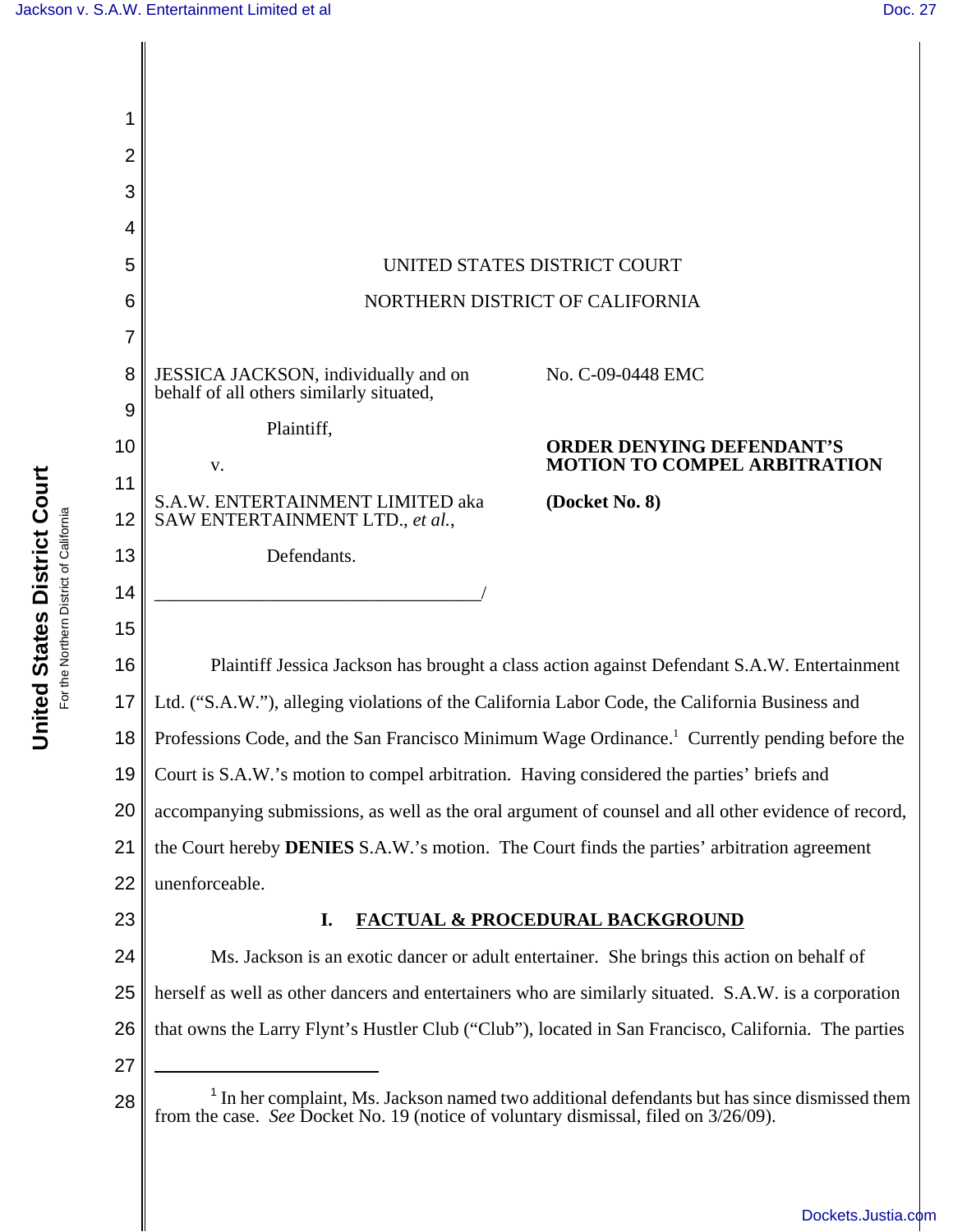28

1 2 3 4 5 6 7 are in agreement that, in April 2008, Ms. Jackson performed at the Club. *See* Compl. ¶ 3 (alleging that she performed work at the Club in April 2008); Doyle Decl. ¶ 5 (stating that Ms. Jackson performed on three dates in April 2008 -- *i.e.*, April 16, 18, and 19). The parties dispute whether Ms. Jackson was an independent contractor while she performed at the Club (S.A.W.'s position) or whether she was actually an employee of S.A.W. (Ms. Jackson's position). They likewise dispute whether other exotic dancers working at the Club were properly characterized as independent contractors instead of employees.

8 9 10 11 12 13 14 15 16 17 18 19 The evidence of record indicates that, on or about April 15, 2008, Ms. Jackson signed a document provided by S.A.W. titled "Notice of Contract Alternative: Employee Status." Compl., Ex. A (notice). The document states that "[e]ntertainers have historically performed at [the Club] as independent contractors who control if, when, where, how and for whom they perform. However, *if you wish to become an 'EMPLOYEE' of [the Club], you may apply to do so*." Compl., Ex. A (notice) (emphasis in original). The document then lists certain terms and conditions to which an employee would be subject if she entered into an employment relationship with S.A.W. *See* Compl., Ex. A. An entertainer is required to sign the document to indicate that she has read its contents and also to indicate whether she wishes (1) to be provided with employee application forms or (2) to "[d]ecline to apply as an employee dancer, and choose to work as a contract entertainer" instead. Compl., Ex. A (notice). Ms. Jackson opted for the latter, *i.e.*, to work as an independent contract instead of as an employee.

20 21 22 23 24 25 26 27 On the same day that she signed the above-described notice, Ms. Jackson also signed a contract with S.A.W. The contract she signed specified that she was not an employee. *See* Compl., Ex. A (Club/Performer Contract ¶ V.1) ("THE PARTIES DISAVOW AN EMPLOYMENT RELATIONSHIP . . . ."). The contract also contained several provisions that are relevant to S.A.W.'s currently pending motion to compel arbitration. Those provisions are as follows. **5. Severability:** Any unenforceable portion of this Contract, to the extent possible, shall be severable from the Contract as a whole. **6. Arbitration:** Any dispute, whether statutory, contractual or

tort, arising out of this Contract or Performer's performances, the relationship between the parties, or any other dispute between the parties, shall be decided by binding Arbitration, shall be pursuant to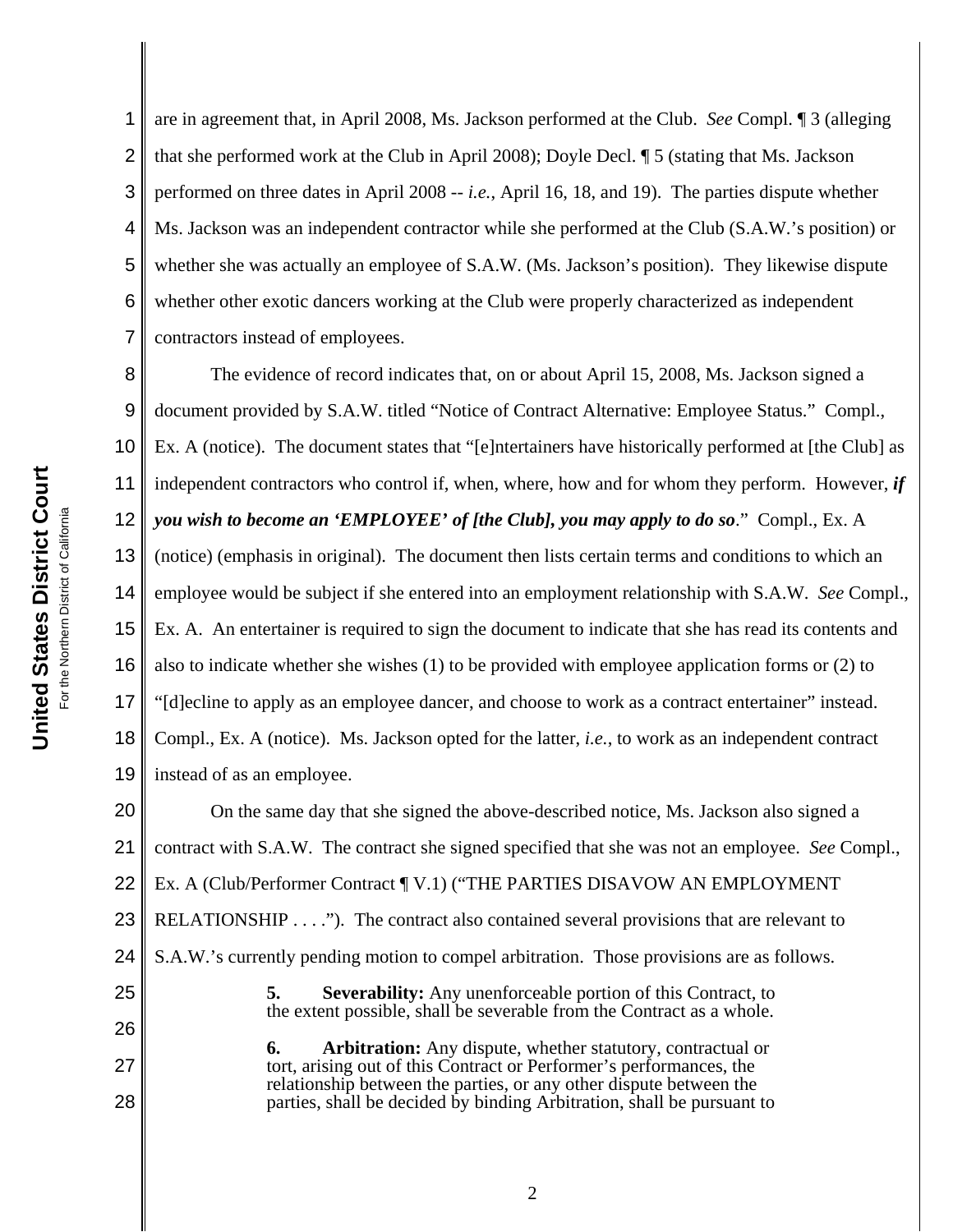| 1      | the Federal Arbitration Act, and shall be before a neutral arbitrator                                                                                                                                                                       |
|--------|---------------------------------------------------------------------------------------------------------------------------------------------------------------------------------------------------------------------------------------------|
| 2<br>3 | agreed upon by the parties who shall be permitted to award any relief<br>available in a Court. Any award may be entered in any court having<br>jurisdiction. The arbitrator shall have no authority or jurisdiction over<br>a class action. |
|        |                                                                                                                                                                                                                                             |
| 4<br>5 | Waiver of Statute of Limitations -- Claims to be Brought<br>7.<br>Within 6 Months of the Event. Due to the transient nature of some<br>individuals associated with this industry, and the difficulty presented                              |
| 6      | in locating witnesses, the parties agree to commence any action<br>between them within 6 months of the event giving rise to the action<br>and to waive any statute of limitation to the contrary.                                           |
| 7      | Waiver of Class Action. Performer agrees that any substantial<br>8.                                                                                                                                                                         |
| 8<br>9 | claim she may make shall be in her individual capacity, and not as a<br>representative or class action, and that any claims she may have<br>against Owner shall not be consolidated with the claims of others.                              |
| 10     | Club/Performer Contract ¶¶ V.5-8.                                                                                                                                                                                                           |
| 11     | On December 12, 2008, Ms. Jackson filed a complaint in state court alleging that the Club                                                                                                                                                   |
| 12     | and its owners misclassified her as an independent contractor. S.A.W. removed the case to federal                                                                                                                                           |
| 13     | district court and subsequently filed the pending motion to compel arbitration. Ms. Jackson opposes                                                                                                                                         |
| 14     | S.A.W.'s motion on the ground that the arbitration agreement is unenforceable due to                                                                                                                                                        |
| 15     | unconscionability.                                                                                                                                                                                                                          |
|        |                                                                                                                                                                                                                                             |
| 16     | П.<br><b>DISCUSSION</b>                                                                                                                                                                                                                     |
| 17     | <b>Legal Standard</b><br>А.                                                                                                                                                                                                                 |
| 18     | As indicated above, the contract entered into between Ms. Jackson and S.A.W. includes an                                                                                                                                                    |
| 19     | arbitration provision. That provision specifies that any dispute between the parties "shall be decided                                                                                                                                      |
| 20     | by binding Arbitration" and "shall be pursuant to the Federal Arbitration Act." Club/Performer                                                                                                                                              |
| 21     | Contract § V.6. Under the FAA, an arbitration agreement "shall be valid, irrevocable, and                                                                                                                                                   |
| 22     | enforceable, save upon such grounds as exist at law or in equity for the revocation of any contract."                                                                                                                                       |
| 23     | 9 U.S.C. § 2. The Supreme Court has held that "generally applicable contract defenses, such as                                                                                                                                              |
| 24     | fraud, duress, or unconscionability, may be applied to invalidate arbitration agreements without                                                                                                                                            |
| 25     | contravening § 2 [of the FAA]." Doctor's Assocs., Inc. v. Casarotto, 517 U.S. 681, 686 (1996).                                                                                                                                              |
| 26     | <b>B.</b><br>Unconscionability                                                                                                                                                                                                              |
| 27     | The Ninth Circuit has instructed that,                                                                                                                                                                                                      |
| 28     |                                                                                                                                                                                                                                             |

 $\parallel$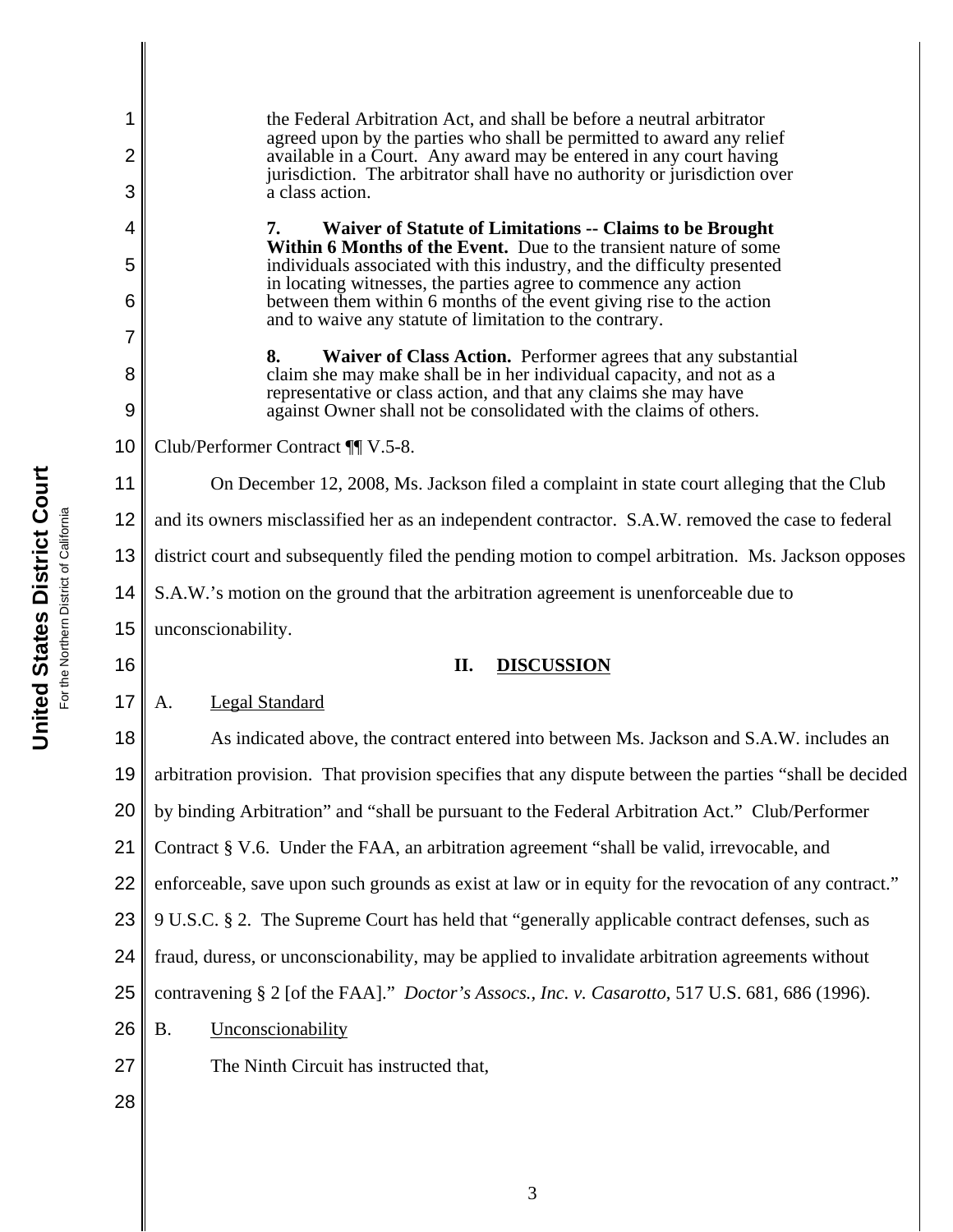1

2

3

4

5

6

7

8

in assessing whether an arbitration agreement or clause is enforceable, [a court] "should apply ordinary state-law principles that govern the formation of contracts.' [¶] Under California law, a contractual clause is unenforceable if it is both procedurally and substantively unconscionable. Courts apply a sliding scale: "the more substantively oppressive the contract term, the less evidence of procedural unconscionability is required to come to the conclusion that the term is unenforceable, and vice-versa." Still, "both [must] be present in order for a court to exercise its discretion to refuse to enforce a contract or clause under the doctrine of unconscionability.

*Davis v. O'Melveny & Myers*, 485 F.3d 1066, 1072 (9th Cir. 2007).

## 1. Procedural Unconscionability

9 10 11 12 13 14 15 16 17 18 19 20 21 "In assessing procedural unconscionability, the court focuses on whether the contract was one of adhesion. Was it imposed on employees as a condition of employment? Was there an opportunity to negotiate? . . . [The test] focuses on factors of oppression and surprise." *Id.* at 1073. In the instant case, there is no real evidence of surprise. "'Surprise' involves the extent to which the supposedly agreed-upon terms of the bargain are hidden in the prolix printed form drafted by the party seeking to enforce the disputed terms." *Stirlen v. Supercuts*, 51 Cal. App. 4th 1519, 1532 (1997). Here, the arbitration provision is not overly complex and therefore is fairly easily understood. *See Trend Homes, Inc. v. Superior Court*, 131 Cal. App. 4th 950, 959 (2005) (noting that "[t]here . . . is no element of surprise, since the provision is clearly written, entirely capitalized, and easily understood"). In addition, the provision is contained within the Club/Performer Contract (only two pages in length) and not, *e.g.*, "concealed in an employee handbook." *Id.* Finally, although the provision is not in bold or uppercase text, it is a distinct clause not "buried in fine print." *Id.*

22 23 24 25 26 27 28 That evidence of surprise is lacking, however, does not mean that there is no procedural unconscionability. As noted above, oppression must also be considered. Oppression by itself is enough to make an arbitration agreement procedurally unconscionable. *See Nagrampa v. MailCoups, Inc.*, 469 F.3d 1257, 1281 (9th Cir. 2007). Under California law, "'[o]ppression' arises from an inequality of bargaining power which results in no real negotiation and 'an absence of meaningful choice.'" *Stirlen*, 51 Cal. App. 4th at 1532. Oppression is established if "the arbitration provision was presented on a take-it-or-leave-it basis." *Nagrampa*, 469 F.3d at 1281; *see also*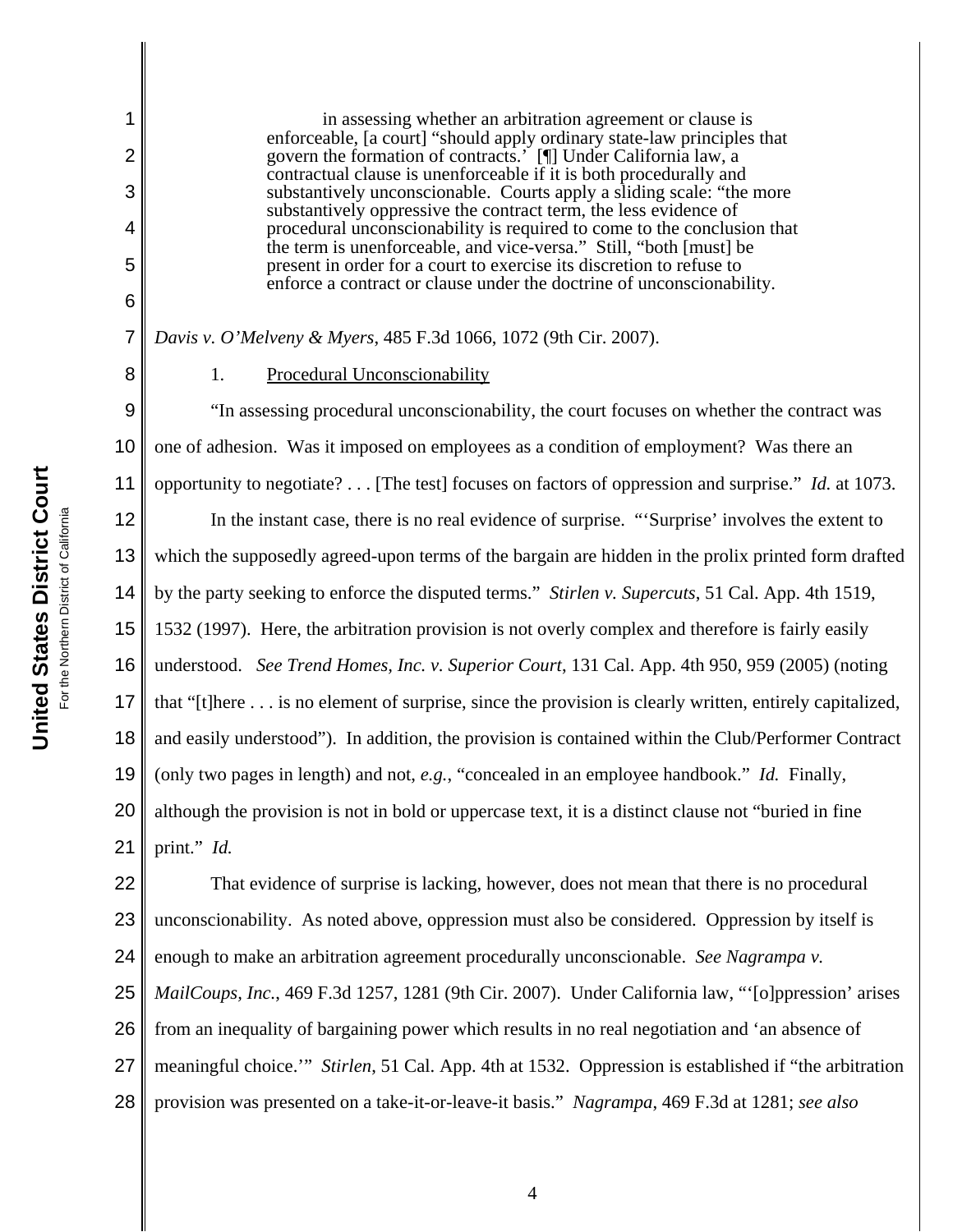1 2 3 4 5 6 7 8 *Gatton v. T-Mobile USA*, 152 Cal. App. 4th 571, 586 (2007) (finding procedural unconscionability even where "market alternatives" existed because the contract was drafted by the party with significantly greater bargaining power and was presented on a "take it or leave it" basis); *Aral v. EarthLink, Inc.*, 134 Cal. App. 4th 544, 557 (2005) (stating that there is "quintessential procedural unconscionability" where an arbitration agreement is presented on a take-it-or-leave-it basis with no opportunity to opt out). *Compare Davis*, 485 F.3d at 1073 (indicating that there is no procedural unconscionability where an employee may opt out of an arbitration provision and "still preserve his or her job").

9 10 11 12 13 14 15 16 The Court finds that the arbitration provision in the instant case is procedurally unconscionable because it was presented on a take-it-or-leave-it basis without an opportunity to opt out. There can be no real dispute that the agreement to arbitrate was a condition of being hired as an independent contractor because the arbitration provision was part of the form Club/Performer Contract, which was drafted by S.A.W. There is nothing to suggest that Ms. Jackson had the opportunity to negotiate or to opt out of the arbitration provision and still be hired.<sup>2</sup> See Martinez v. *Master Protection Corp.*, 118 Cal. App. 4th 107**,** 114 (2004) ("No evidence indicates Martinez had any opportunity to negotiate or refuse to sign the arbitration agreement.").

17 18 19 20 21 22 23 S.A.W. argues that Ms. Jackson was given an opportunity to opt out of the arbitration provision because she could have been hired as an employee rather than as an independent contractor. *See* Mot. at 7-8. But there is no evidence as to what the terms of any contract would be if Ms. Jackson had decided to pursue an employee status with S.A.W. As Ms. Jackson notes, an employer-employee contract with S.A.W. might well have contained an arbitration provision, too. The critical question here is whether Ms. Jackson could have worked for S.A.W. in some capacity - whether as an employee or as an independent contractor -- without being subject to an arbitration

- 24
- 25 26 27 28 <sup>2</sup> The fact that the Club/Performer Contract includes a statement that an entertainer should "[s]ign this agreement only if you genuine agree with its terms" and "take the time to read it, consider the terms, and have someone assist you (a lawyer or accountant, or any other person you rely on to give you reasoned advice) before signing this contract," Club/Performer Contract ¶ V.10, is immaterial. As the California Supreme Court has noted, "it is unrealistic to expect anyone other than higher echelon employees to hire an attorney to review what appears to be a routine personnel document." *Gentry v. Superior Court*, 42 Cal. 4th 443, 471 (2007).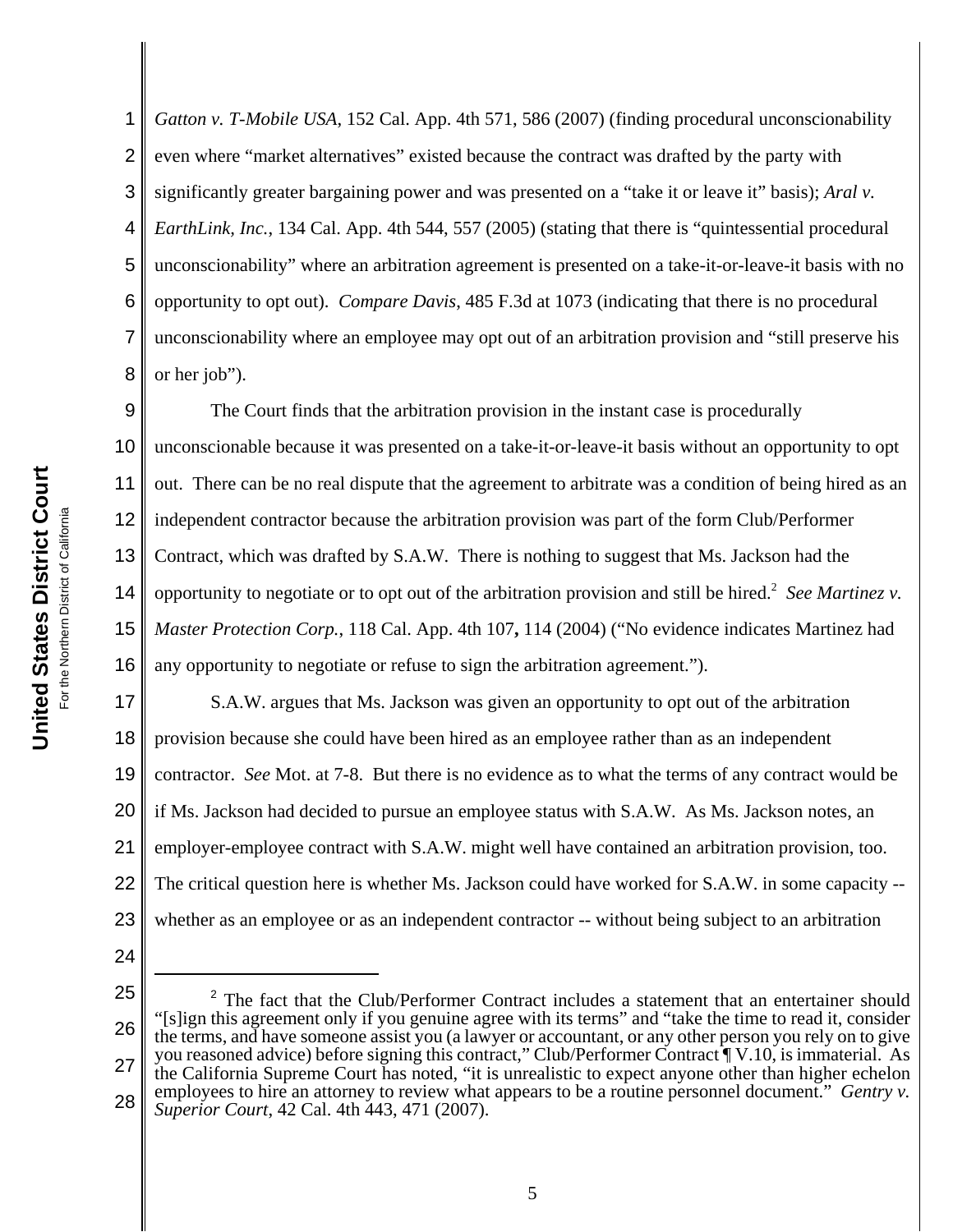4 5 6 7 8 9 10 United States District Court **United States District Court** 11 For the Northern District of California For the Northern District of California 12 13 14 15 16 17

1

2 3 provision. S.A.W. did not offer any evidence that employees are not subject to arbitration. Notably, the case that S.A.W. cites, *Circuit City Stores v. Ahmed*, 283 F.3d 1198 (9th Cir. 2002), is distinguishable precisely because, there, if the employee "had decided to opt-out of the arbitration program, *he would have been allowed to keep his job* and not participate in the program." *Id.* at 1199 (emphasis); *see also Jones v. Deja Vu*, 419 F. Supp. 2d 1146, 1148 (N.D. Cal. 2005) (distinguishing *Circuit City Stores* on the same basis). Moreover, there are terms of employment imposed on employees which appear onerous, or at least disadvantageous. For example, as reflected in the "Notice of Contract Alternative: Employee Status," employees are "require[d] . . . to sell and perform private dance services," there is a ten-dance per shift quota for employees, employees are "required to perform dance services for *any* customer who requests to purchase a dance," employees are "not guaranteed any minimum number of hours," and employees are not "permitted to work overtime" or even "permitted to be on schedule for more than 4 hours, unless directed by management." Compl., Ex. A (notice).

2. Substantive Unconscionability

18 19 20 21 22 23 24 25 26 27 28 While the Court finds procedural unconscionability, that unconscionability is not as strong as cases where the party objecting to arbitration was given no choice at all. Accordingly, in assessing substantive unconscionability, the Court applies the sliding scale test. "Substantive unconscionability addresses the fairness of the term in dispute. Substantive unconscionability 'traditionally involves contract terms that are so one-sided as to "shock the conscience," or that impose harsh or oppressive terms.'" *Szetela v. Discover Bank*, 97 Cal. App. 4th 1094, 1099 (2002). In considering whether there is substantive unconscionability, the Court must bear in mind that, at this juncture, it is examining unconscionability only as it relates to arbitration; in other words, the Court is not concerned with whether the Club/Performer Contract as a whole is unconscionable or whether terms not related to arbitration are unconscionable. *See Prima Paint Corp. v. Flood & Conklin Mfg. Co.,* 388 U.S. 395, 403-04 (1967) (noting that, under the FAA, "if the claim is fraud in the inducement of the arbitration clause itself -- an issue which goes to the 'making' of the agreement to arbitrate -- the federal court may proceed to adjudicate it [b]ut the statutory language does not permit the federal court to consider claims of fraud in the inducement of

6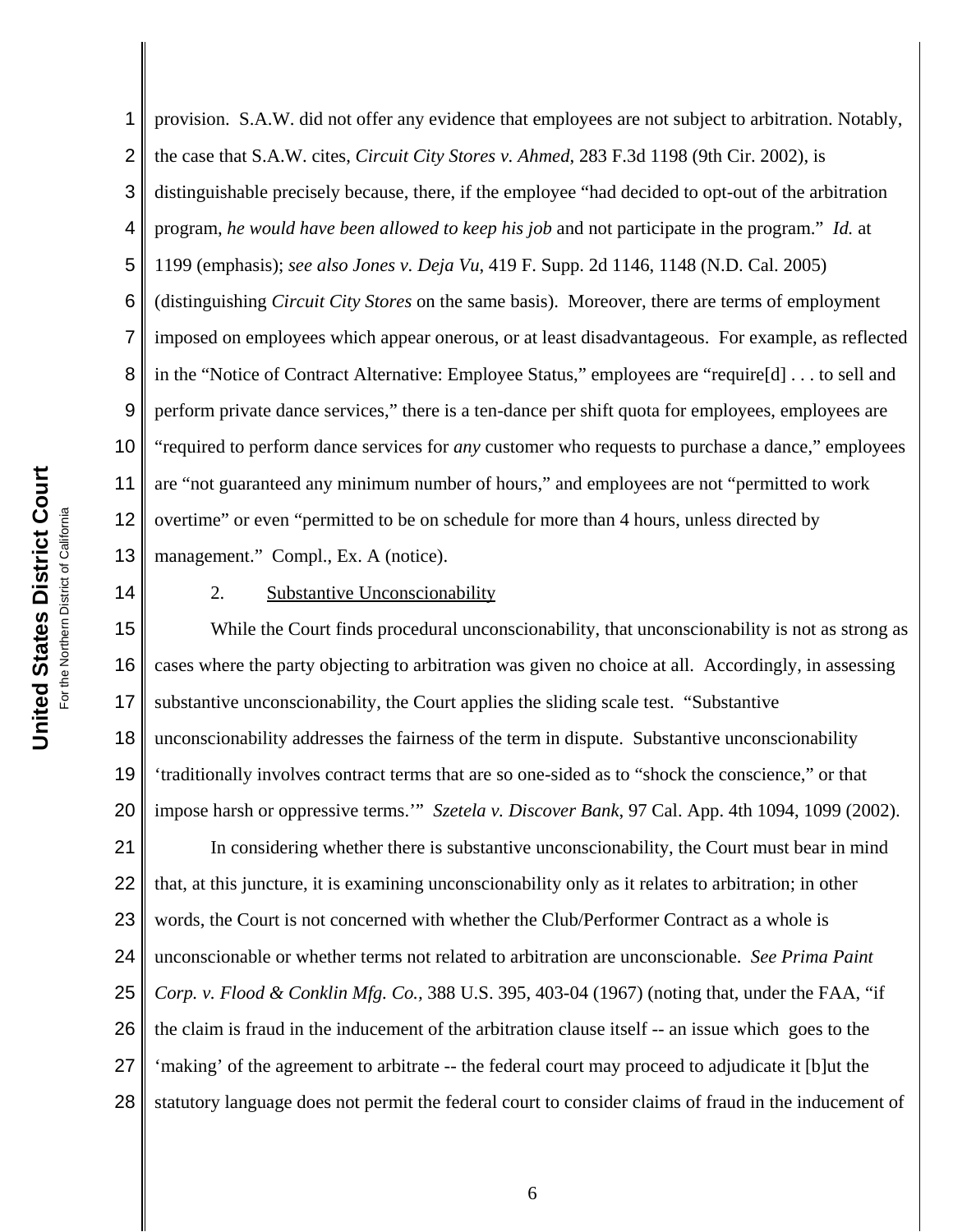1 2 3 4 5 6 7 8 9 10 11 12 13 14 15 16 17 18 19 20 21 22 23 24 25 26 27 28 <sup>3</sup> Although these terms are not formally part of the arbitration provision in the agreement (*i.e.*, Although these terms are not formally part of the arbitration provision in the agreement (*i.e.*, ¶ V.6 of the Club/Performer Contract), they clearly relate to the arbitration provision as they define the scope of the arbitration. *See, e.g.*, *Gentry*, 42 Cal. 4th at 466 (discussing a class arbitration waiver that is part of an arbitration agreement); *Martinez*, 118 Cal. App. 4th at 117-18 (discussing an arbitration agreement that contains a shortened limitations period). the contract generally"). In the instant case, the contract terms relevant to the substantive unconscionability analysis are (1) the class action/arbitration waiver and (2) the statute of limitations waiver.<sup>3</sup> a. Class Action/Arbitration Waiver As indicated above, the Club/Performer Contract signed by Ms. Jackson contains a class action waiver. Paragraph V.8 of the Contract provides: "Performer agrees that any substantial claim she may make shall be in her individual capacity, and not as a representative or class action, and that any claims she may have against Owner shall not be consolidated with the claims of others." Club/Performer Contract ¶ V.8. The Contract provides not only for a waiver of any class action but also for a waiver of any class arbitration. Paragraph V.6 of the Contract states: Any dispute, whether statutory, contractual or tort, arising out of this Contract or Performer's performances, the relationship between the parties, or any other dispute between the parties, shall be decided by binding Arbitration, shall be pursuant to the Federal Arbitration Act, and shall be before a neutral arbitrator agreed upon by the parties who shall be permitted to award any relief available in a Court. Any award may be entered in any court having jurisdiction. *The arbitrator shall have no authority or jurisdiction over a class action.* Club/Performer Contract ¶ V.6 (emphasis added). Both of these terms are lacking in mutuality, imposing as a practical matter limitations on the entertainer but not S.A.W. *See Abramson v. Juniper Networks Inc.*, 115 Cal. App. 4th 638, 657 (2004) ("[T]he paramount consideration in assessing [substantive] conscionability is mutuality."). While the class arbitration waiver is not on its face one-sided, it can hardly be said to be a mutual provision as "it is difficult to envision the circumstances under which the provision might negatively impact [S.A.W.], because [employers] typically do not sue their [employees] in class action lawsuits." *Gentry*, 42 Cal. 4th at 454 (internal quotation marks omitted).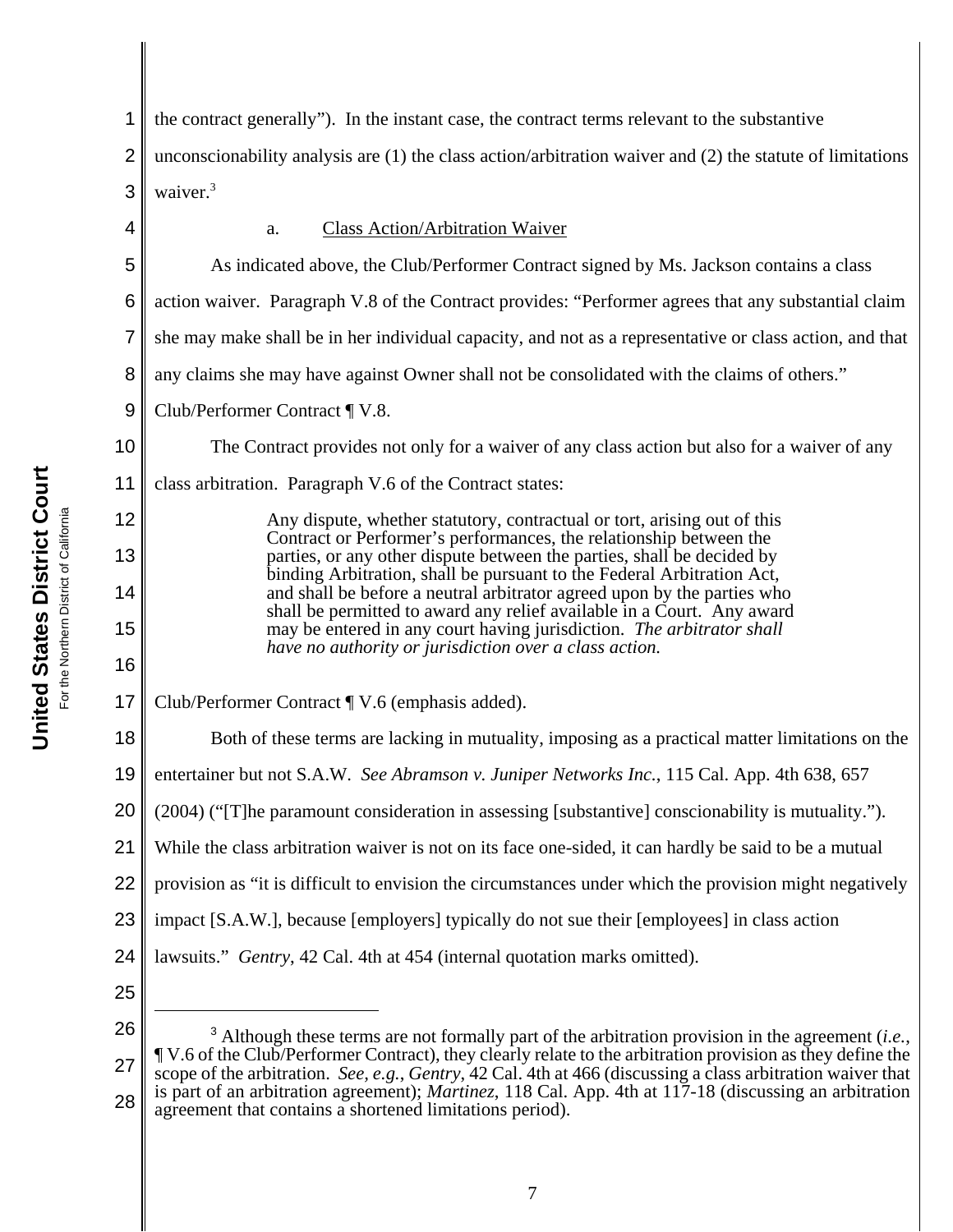1 2 3 4 5 6 7 8 9 10 11 12 13 14 15 16 17 18 19 20 21 22 23 24 25 26 27 28 Although mutuality is lacking with respect to the class action and arbitration waivers, the California Supreme Court has stated that not all such waivers are necessarily unconscionable. *See Gentry*, 42 Cal. 4th at 454. Such waivers are unconscionable, however, when they are, in essence, exculpatory clauses -- *i.e.*, when they operate to insulate a party from liability or when they make it very difficult for those injured by unlawful conduct to pursue a legal remedy. *See id.* at 453-54, 457. For example, where there is a class action or arbitration waiver in a consumer contract of adhesion in a setting in which disputes between the contracting parties predictably involve small amounts of damages, and when it is alleged that the party with the superior bargaining power has carried out a scheme to deliberately cheat large numbers of consumers out of individually small sums of money, then, at least to the extent the obligation at issue is governed by California law, the [class action or arbitration] waiver becomes in practice the exemption of the party from responsibility for [its] own fraud, or willful injury to the person or property of another. Under these circumstances, such waivers are unconscionable under California law and should not be enforced. *Id.* at 454 (internal quotation marks omitted). In short, if enforcement is so problematic absent availability of a class action mechanism, that defendants committing wrongdoing are likely to escape liability, unconscionability will be found. The instant case, of course, is not a consumer contract but rather an employment contract. Nevertheless, the California Supreme Court has made clear that the analysis used in consumer cases is the same analysis to be used in employment cases; that is, the question is whether a class action or arbitration waiver in an employment contract acts as an exculpatory clause. *See id.* at 457; *see also Murphy v. Check 'N Go of Cal., Inc.*, 156 Cal. App. 4th 138, 148 (2007) (in an employment case, noting that a waiver is unconscionable when it "is in practice the exemption of defendant from responsibility because a class action would be the only effective way to halt and redress the alleged violations") (internal quotation marks omitted). S.A.W. contends that Ms. Jackson must submit specific, concrete evidence showing that a class action or class arbitration is the only effective way to halt and redress the alleged violations at issue or the waiver provisions in the case at bar may not be deemed unconscionable. No doubt Ms. Jackson must make a showing that the waiver provisions at issue are in effect exculpatory clauses, but S.A.W. overstates the case as to what kind of showing is necessary. For example, in *Gentry*, a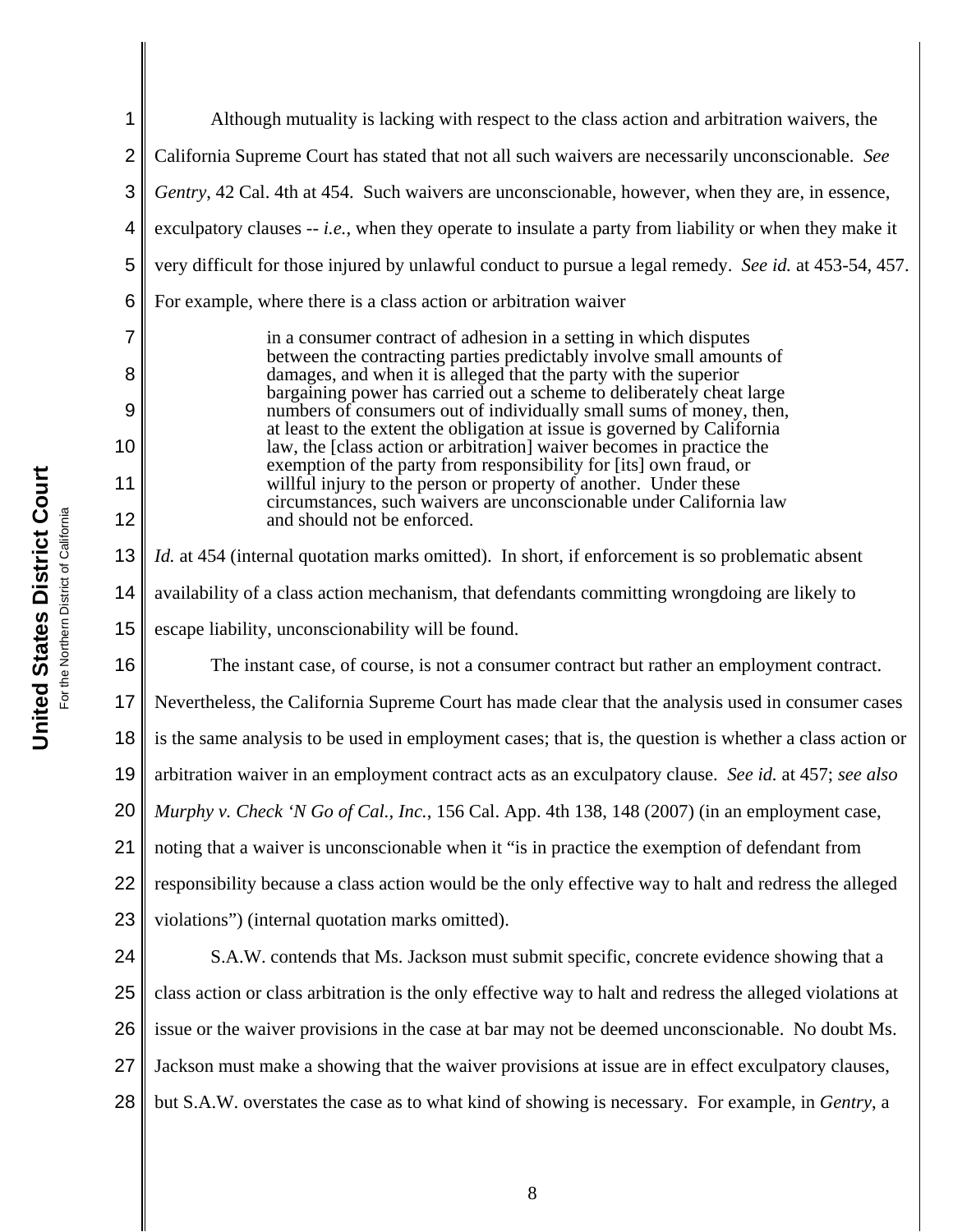| 1              | case involving a claim for overtime, the California Supreme Court discussed general public policy-                                                                                                                     |
|----------------|------------------------------------------------------------------------------------------------------------------------------------------------------------------------------------------------------------------------|
| $\overline{2}$ | type considerations that would weigh against a class action or arbitration waiver. It stated:                                                                                                                          |
| 3              | [W] hen it is alleged that an employer has systematically denied proper<br>overtime pay to a class of employees and a class action is requested                                                                        |
| 4              | notwithstanding an arbitration agreement that contains a class<br>arbitration waiver, the trial court must consider the modest size of                                                                                 |
| 5              | the potential individual recovery, the potential for retaliation against<br>members of the class, the fact that absent members of the class may be                                                                     |
| 6              | ill informed about their rights, and other real world obstacles to the<br>vindication of class members' rights to overtime pay through                                                                                 |
| 7              | individual arbitration. <sup>[4]</sup>                                                                                                                                                                                 |
| 8              | Gentry, 42 Cal. 4th at 463. In Murphy, a case in which an employee alleged that she had been                                                                                                                           |
| 9              | misclassified, the state appellate court conceded that "plaintiff's declarations of counsel were the                                                                                                                   |
| 10             | only evidence presented" on the question of whether a waiver provision was an exculpatory clause                                                                                                                       |
| 11             | but still concluded that their opinions that "class members would have difficulty securing legal                                                                                                                       |
| 12             | representation for individual cases because of the relatively small sums involved, and class actions                                                                                                                   |
| 13             | are necessary to deter employers like defendant from misclassifying their employees," to be                                                                                                                            |
| 14             | "substantial evidence supporting the [lower] court's ruling that the class action waiver provisions of                                                                                                                 |
| 15             | the agreement were 'exculpatory clauses' and therefore substantively unconscionable." Murphy,                                                                                                                          |
| 16             | 156 Cal. App. 4th at 148.                                                                                                                                                                                              |
| 17             | In light of <i>Gentry</i> and <i>Murphy</i> , the Court finds that Ms. Jackson has made a sufficient                                                                                                                   |
| 18             | showing that the class action and arbitration waivers in the instant case are in essence exculpatory                                                                                                                   |
| 19             | clauses. First, Ms. Jackson claims that she and other entertainers who worked at the Club should                                                                                                                       |
| 20             | have been considered employees instead of independent contractors and thus should have been                                                                                                                            |
| 21             | subject to wage and hour laws. As the California Supreme Court noted in <i>Gentry</i> , "individual                                                                                                                    |
| 22             |                                                                                                                                                                                                                        |
| 23             |                                                                                                                                                                                                                        |
| 24             |                                                                                                                                                                                                                        |
| 25             | $4$ The class representative in <i>Gentry</i> neither feared retaliation himself, as he was not a current<br>employee, nor lacked awareness of his legal rights, as demonstrated by the fact that he had chosen to     |
| 26             | sue his employer. See Genry, 42 Cal. 4th at 464 n.7. Nevertheless, the court stated that these<br>considerations might still apply to the class and should not be ignored, noting that "one of the                     |
| 27             | advantages of class action litigation is precisely the fact that the class representative spearheading<br>the litigation is in a more advantageous position $\dots$ . [I]t makes little sense to focus only on whether |
| 28             | the class representative himself or herself would be stymied in the pursuit of an individual arbitration<br>remedy." <i>Id.</i>                                                                                        |
|                |                                                                                                                                                                                                                        |

United States District Court **United States District Court** For the Northern District of California For the Northern District of California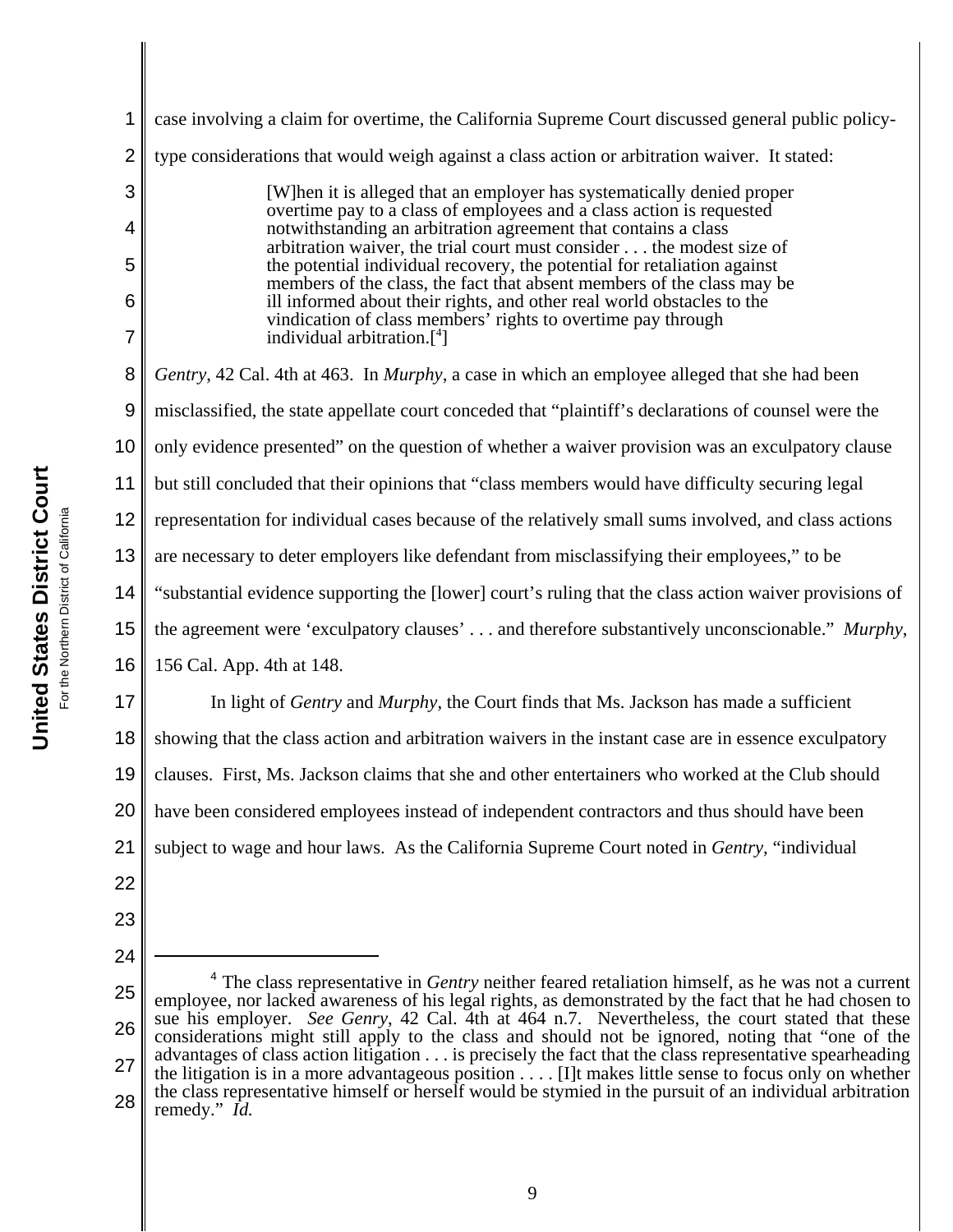1 2 3 4 5 6 awards in wage-and-hour cases tend to be modest."5 *Gentry*, 42 Cal. 4th at 457. That entertainers, if deemed employees, are likely to have modest awards is substantiated by S.A.W.'s own documents - *i.e.*, the form Club/Performer Contract drafted by S.A.W. That contract makes specific note that "some individuals associated with this industry" are "transient." Club/Performer Contract ¶ V.7. Apparently, enough individuals are transient or S.A.W. would not have felt it necessary to include the provision shortening the statute-of-limitations period. If, indeed, entertainers are often transient, then it is a fair inference that any wage or wage-related claim by an individual entertainer would tend to be modest -- *i.e.*, an entertainer would not work at the Club long enough to accumulate a large wage claim.

Second, as in *Gentry*, an entertainer would likely face a greater risk of retaliation if she were to sue the company individually. *See Gentry*, 42 Cal. 4th at 459. Moreover, an entertainer who filed suit individually against S.A.W. might well fear that she would have difficulty working at other adult entertainment clubs in the area. That is, there may be a risk or at least a perceived risk of retaliation at a general level which could deter individual lawsuits.

17 18 19 20 21 22 Third, as the Court noted in *Gentry*, "some individual [entertainers] may not sue because they are unaware that their legal rights have been violated." *Id.* at 461. Even if, as S.A.W. claims, entertainers are relatively sophisticated and fairly knowledgeable, there is still a problem with a lack of awareness for two reasons: (1) S.A.W. presents entertainers with documents suggesting that the legal issue of employment cannot be litigated because it is up to the entertainer to decide whether to be an employee or an independent contractor, *cf. id.* (noting that "[t]he likelihood of employee unawareness is even greater when, as alleged in the present case, the employer does not simply fail to pay overtime but affirmatively tells its employees that they are not eligible for overtime"), and (2)

- 23
- 24
- 25

<sup>26</sup> 27 28 <sup>5</sup> An unpublished opinion from a state appellate court suggests that individual awards involving entertainers like Ms. Jackson would in fact be relatively modest. *See Moody v. Razooly*, No. A099065, 2003 WL 464076 (Cal. Ct. App. Feb. 25, 2003) (taking note of jury finding that, after accruing a minimum wage of \$5.75 per hour over an eleven-month period, one dancer was due \$5,916.75 plus interest in back wages, and another was due \$3,547.75 plus interest; on appeal, reducing the judgment in the amount of the "special dance" fees that were due back to the employer, leaving one dancer with \$3,941.75 and the other with a negative amount). Notably, the California Supreme Court indicated in *Gentry* that even the possibility of an individual award as high as \$37,000 would not negate the value of a class action. *See Gentry*, 42 Cal. 4th at 458.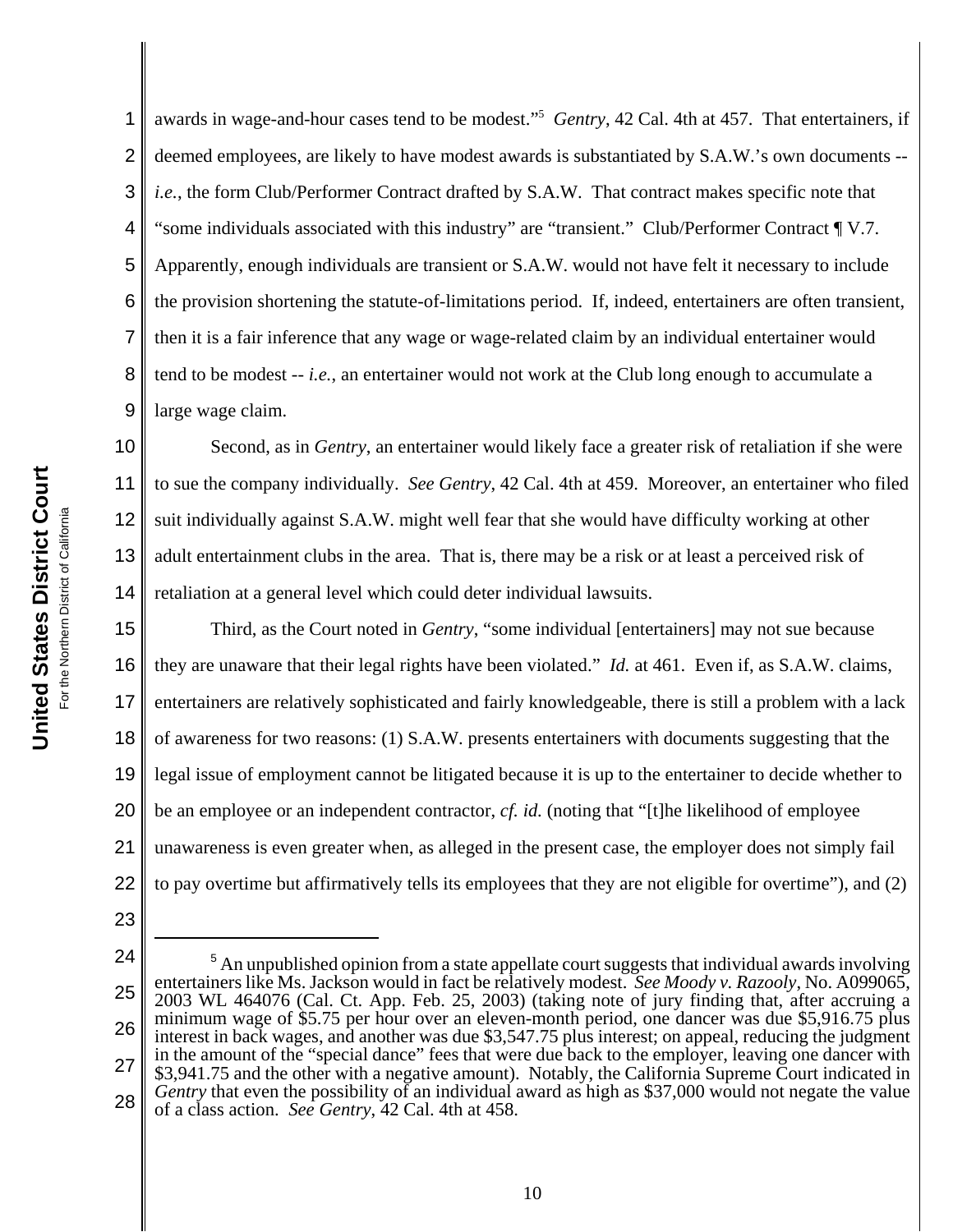United States District Court **United States District Court** For the Northern District of California the Northern District of California

12

1 2 "due to the transient nature of their work, [entertainers] may not be in a position to pursue individual litigation against a former employer." *Id.*

3 4 5 6 7 Finally, there are real world obstacles to the vindication of entertainers' rights through individual arbitration -- most notably, the fact that there is likely to be difficulty in locating witnesses, a fact that S.A.W. acknowledges in its Club/Performer Contract. *See* Club/Performer Contract ¶ V.7 (imposing the statute of limitations waiver because of "the transient nature of some individuals associated with this industry, and the difficulty presented in locating witnesses").

8 9 10 11 Because, for the reasons stated above, the class action and arbitration waivers provided for in S.A.W.'s Club/Performer Contract are exculpatory clauses, the Court concludes that both terms are substantively unconscionable. This is even under the sliding scale test where the evidence of procedural unconscionability is less than compelling.

## b. Statute of Limitations Waiver

13 14 15 16 As noted above, Ms. Jackson contends that the statute of limitations waiver is also substantively unconscionable. Under the statute of limitations provision, all claims -- whether belonging to an entertainer or S.A.W. -- must be brought "within 6 months of the event giving rise to the action," Contract § V.7, notwithstanding any limitations periods provided for by statute.

17 18 19 20 21 22 23 24 Contractual agreements to shorten the statute of limitations period are generally disfavored because they "derogate" statutory intent. *Lewis v. Hopper*, 140 Cal. App. 2d 365, 367 (1956); *see also Western Filter Corp. v. Argan, Inc.*, 540 F.3d 947 (9th Cir. 2008) (citing *Lewis*). However, such agreements are not necessarily unenforceable. The critical question is whether "the period fixed [is] so unreasonable [so] as to show imposition or undue advantage in some way." *Moreno v. Sanchez*, 106 Cal. App. 4th 1415, 1430 (2003) (internal quotation marks omitted). Notably, even bilateral statute of limitations waivers can be deemed substantively unconscionable.6 *See Martinez*, 118 Cal. App. 4th at 117.

25

<sup>26</sup> 27 28 <sup>6</sup> Of course, a statute of limitations provision that would apply unilaterally to an employee, but not the employer, would more than likely be substantively unconscionable. *See, e.g.*, *Nyulassy v. Lockheed Martin Corp.*, 120 Cal. App. 4th 1267, 1283 (2004) (finding statute of limitations waiver that limited the time for bringing claims to 180 days and applied unilaterally to the employee to be so onesided so as to be substantively unconscionable).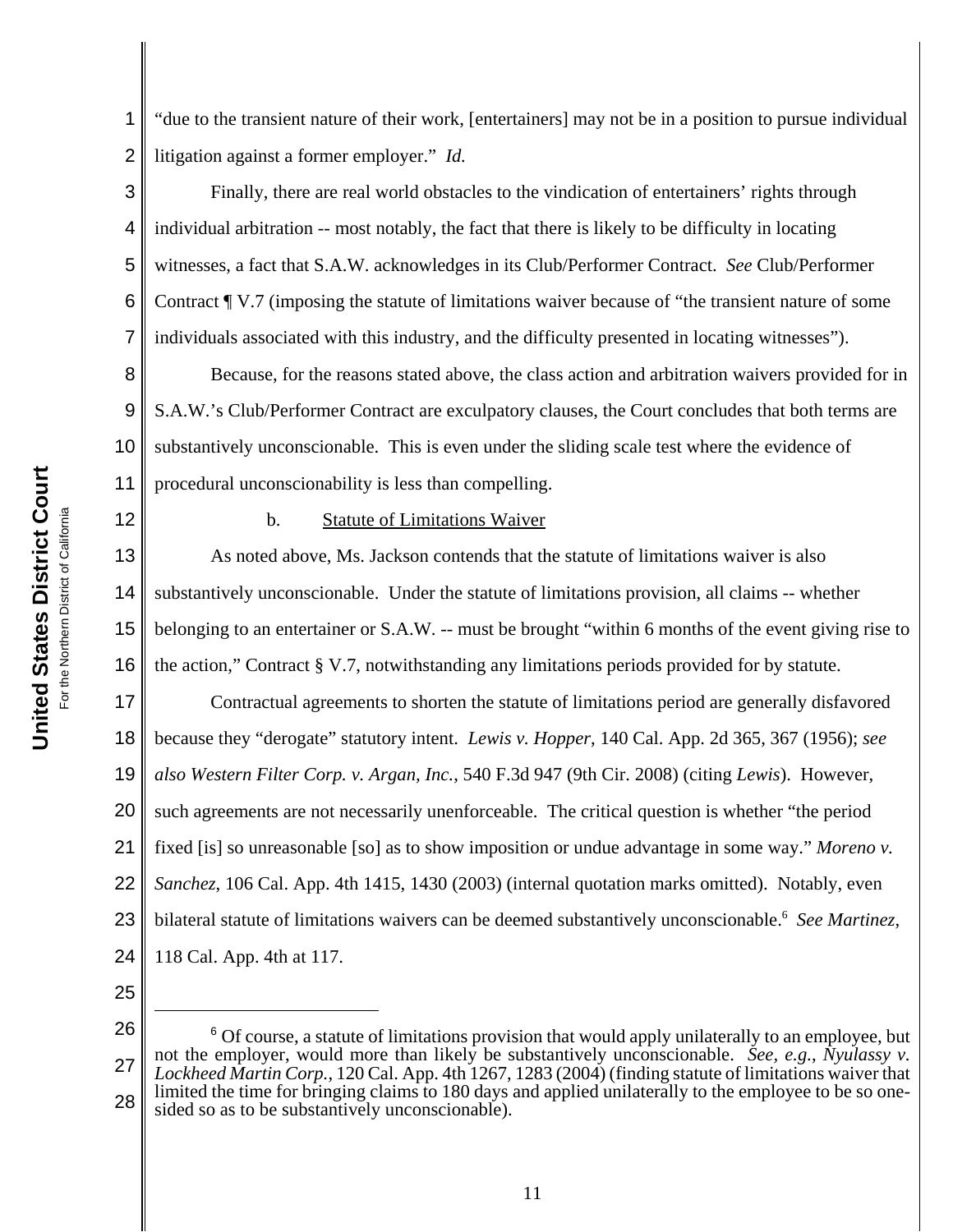| 1              | <i>Martinez</i> is a particularly instructive case. There, the plaintiff and defendant had signed an                                              |
|----------------|---------------------------------------------------------------------------------------------------------------------------------------------------|
| $\overline{2}$ | arbitration agreement at the time that the former was hired by the latter. The agreement included a                                               |
| 3              | provision which "require[d] the assertion of all statutory and common law claims covered by the                                                   |
| 4              | agreement within six months of the date when the claim arises." Id. at 117. Subsequently, the                                                     |
| 5              | defendant fired the plaintiff and the plaintiff filed suit, alleging violations of the California Labor                                           |
| 6              | Code, national original discrimination in violation of the California Fair Employment and Housing                                                 |
| 7              | Act ("FEHA"), and wrongful termination.                                                                                                           |
| 8              | The plaintiff argued, among other things, that the statute of limitations provision was                                                           |
| 9              | substantively unconscionable. In resolving this issue, the state appellate court made note that                                                   |
| 10             | [t] he statutes upon which [the plaintiff's] claims are premised provide<br>significantly longer periods of time than six months within which to  |
| 11             | assert a claim of violation. Specifically, [the plaintiff's] claim of<br>national origin discrimination arises out of the FEHA. That statute      |
| 12             | provides that [the plaintiff's] administrative charge must be filed<br>within one year from the date of the discriminatory act, and that he       |
| 13             | must file any civil action within one year of the date on which the<br>administrative agency issues a "right to sue" letter. "[A]n arbitration    |
| 14             | agreement cannot be made to serve as a vehicle for the waiver of<br>statutory rights created by the FEHA." Similarly, the Labor Code,             |
| 15             | which provides the bases for [the plaintiff's] causes of action for<br>unpaid wages and penalties, affords an employee three or four years to     |
| 16             | assert the claims sued upon here. If there was any doubt, after<br>Armendariz, it is clear that parties agreeing to arbitrate statutory           |
| 17             | claims must be deemed to consent to abide by the substantive and<br>remedial provisions of the statute Otherwise, a party would not be            |
| 18             | able to fully vindicate [his or her] statutory cause of action in the<br>arbitral forum. The shortened limitations period provided by [the        |
| 19             | defendant's] arbitration agreement is [therefore] unconscionable and<br>insufficient to protect its employees' right to vindicate their statutory |
| 20             | rights.                                                                                                                                           |
| 21             | Id. at 117-18 (emphasis added; internal quotation marks omitted).                                                                                 |
| 22             | The instant case is analogous to <i>Martinez</i> . The statute of limitations provision in the case at                                            |
| 23             | bar, like the one in <i>Martinez</i> , requires claims to be brought within six months. As in <i>Martinez</i> , the                               |
| 24             | statutes upon which Ms. Jackson's claims are premised provide significantly longer periods of time                                                |
| 25             | than six months within which to assert a claim. For example, Ms. Jackson's claims for unpaid                                                      |
| 26             | wages and the accompanying waiting time penalties would ordinarily be subject to a three-year                                                     |
| 27             | statute of limitations. See Gentry, 42 Cal. 4th at 470-71 (noting that there is a three-year statute of                                           |
| 28             | limitations for claims for overtime wages pursuant to California Code of Civil Procedure § 338);                                                  |
|                |                                                                                                                                                   |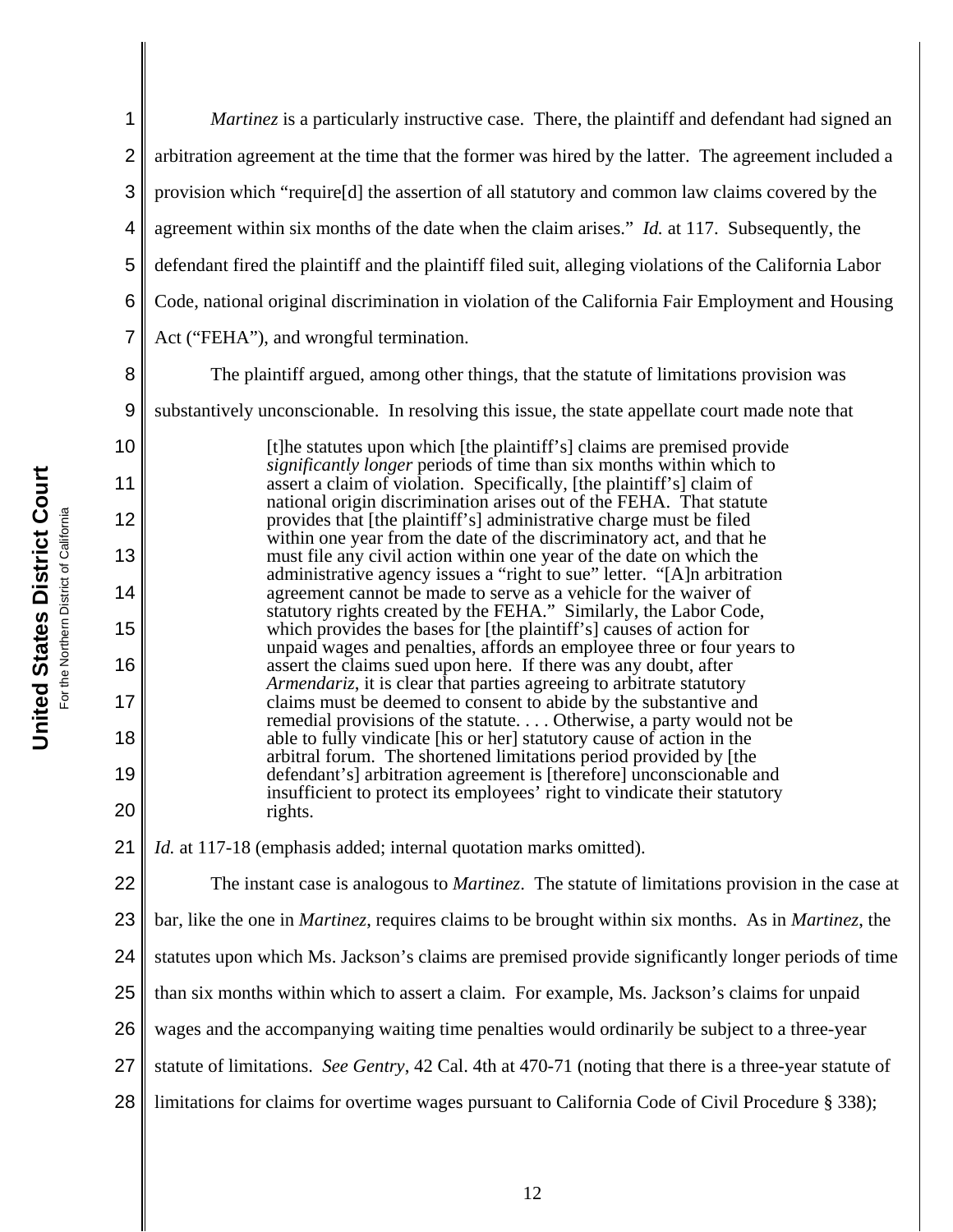1 2 3 4 5 6 7 *Murphy v. Kenneth Cole Prods., Inc.*, 40 Cal. 4th 1094, 1112 (2007) (noting that claims for wages are subject to a three-year statute of limitations); Cal. Labor Code § 203(b) (providing that "[s]uit may be filed for these penalties at any time before the expiration of the statute of limitations on an action for the wages from which the penalties arise"). Ms. Jackson's claim for unfair business practices has an even longer statute of limitations period -- *i.e.*, four years. *See* Cal. Bus. & Prof. Code § 17208 (providing that "[a]ny action to enforce any cause of action pursuant to this chapter shall be commenced within four years after the cause of action accrued").

8 9 10 Because the statute of limitations waiver provided for in S.A.W.'s Club/Performer Contract significantly shortens the limitations period for Ms. Jackson's claims, the Court concludes that - like the statute of limitations provision in *Martinez* -- it is substantively unconscionable.

C. Severability

11

12 13 14 15 That the Court has found both procedural and substantive unconscionability, however, does not end the matter. The Court is still left with the decision as to whether there should be severance of the unconscionable terms -- *i.e.*, the class action and arbitration waivers and the statute of limitations waiver.

16 17 18 19 20 21 22 23 24 25 26 In making this decision, the Court is guided by the California Supreme Court's decision in *Armendariz*. In *Armendariz*, the court decided *not* to sever the provisions it found unconscionable for two reasons. First, "the arbitration agreement contain [ed] more than one unlawful provision . . . [which] indicate[d] a systematic effort to impose arbitration on an employee not simply as an alternative to litigation, but as an inferior forum that works to the employer's advantage." *Armendariz*, 24 Cal. 4th at 124. This indicated that the arbitration agreement was "permeated by an unlawful purpose." *Id.* Second, "permeation [was] indicated by the fact that there [was] no single provision a court [could] strike or restrict in order to remove the unconscionable taint from the agreement." *Id.* at 124-25. A court is not authorized to affirmatively add terms in order to "reform" a contract and make it lawful; if the contract cannot be cured through severance, it cannot be enforced. *Id.* at 125.

27 28 In the instant case, S.A.W. argues that the Court should sever the illegal provisions from the Club/Performer Contract, both because of the public policy weighing in favor of arbitration and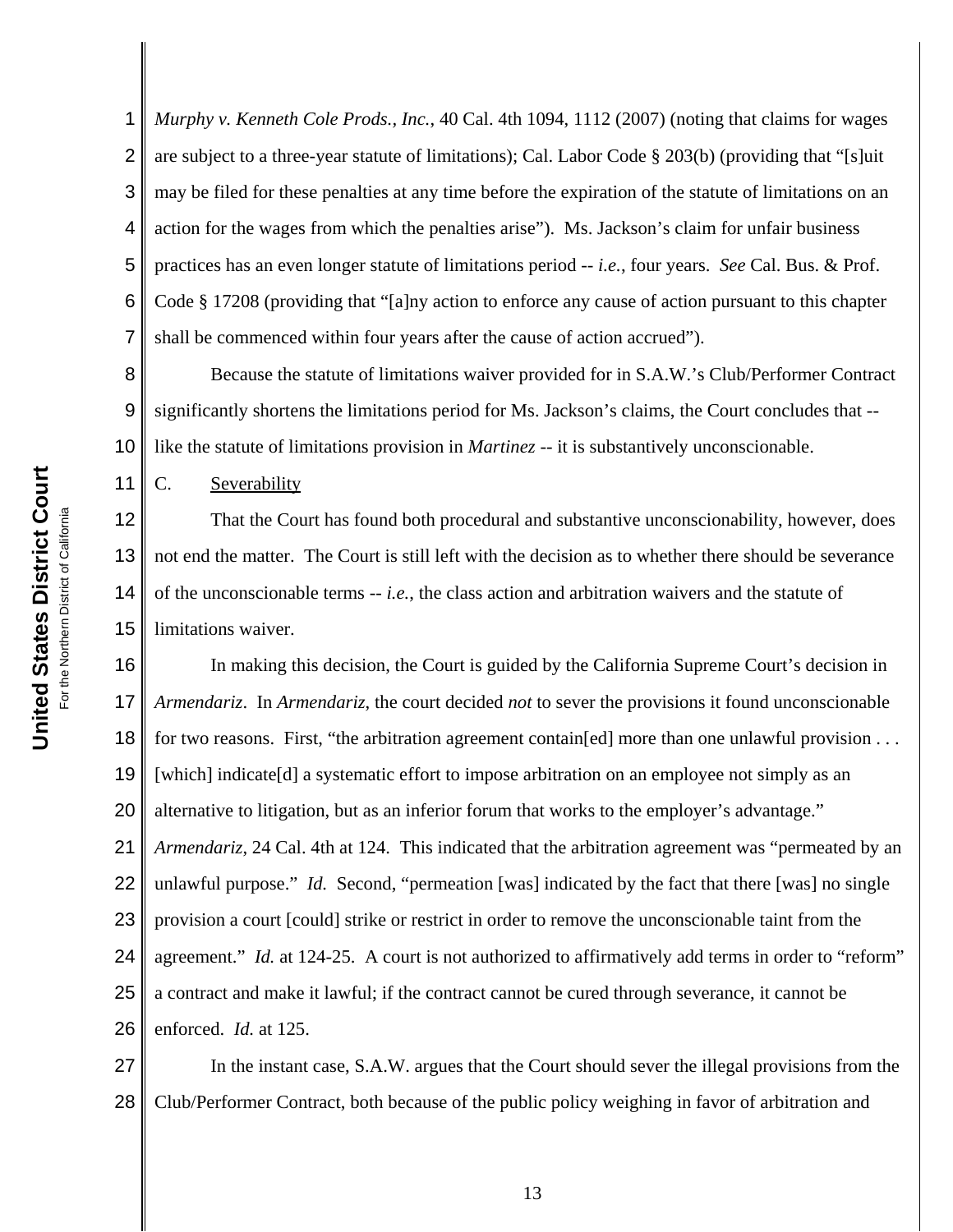1 2 3 4 5 6 7 8 9 because the contract itself provides for severance of all unenforceable provisions. *See* Club/Performer Contract ¶ V.5. S.A.W. also points to the fact that the contract otherwise meets the requirement in *Armendariz* that an arbitration agreement must (1) provide for neutral arbitrators, (2) provide for more than minimal discovery, (3) require a written award, (4) provide for all types of relief that would otherwise be available in court, and (5) not require entertainers to pay either unreasonable costs or any arbitrators' fees or expenses as a condition of access to the arbitration forum. *See Armendariz*, 24 Cal. 4th at 102. Finally, S.A.W. notes that, even if the illegal provisions are severed, there is enough in the arbitration provision to be enforced and the Court need not reform the contract by "augmenting it with additional terms." *Id.* at 125.

10 11 12 13 14 15 16 17 18 19 20 21 22 23 24 25 The Court is not persuaded. S.A.W. is correct that, as a mechanical matter, the problematic provisions could be excised from the Club/Performer Contract, leaving enough of the arbitration and arbitration-related provisions for the Court to enforce and without requiring the Court to reform the agreement. *See Armendariz*, 24 Cal. 4th at 124 (stating that "courts must have the *capacity* to cure the unlawful contract through severance") (emphasis in original). But the fact that a severance can mechanically and grammatically be accomplished is not dispositive. As noted above, the California Supreme Court in *Armendariz* was also concerned with whether there was something in the arbitration agreement -- such as the fact of more than one unlawful provision -- which suggested that the party in the superior bargaining position was trying to impose arbitration not as an alternative to litigation but rather as an inferior forum. *See id.* at 124. The Court's concern was underscored by its additional statement that the "overarching inquiry" in deciding whether to sever "is whether the interests of justice would be furthered by severance." *Id.* (internal quotation marks omitted). Two reasons for severing or restricting illegal terms rather than voiding the entire contract appear in case law. The first is to prevent parties from gaining undeserved benefit or suffering undeserved detriment as a result of voiding the entire agreement particularly where there has been full or partial performance of the contract. Second, more generally, the doctrine of severance attempts to conserve a contractual relationship if to do so would not be condoning an illegal scheme. *Id.*

26

27 28 In the instant case, the evidence that S.A.W. was trying to impose an "inferior forum" on entertainers is strong. The class action/arbitration waivers do not stand alone but rather are joined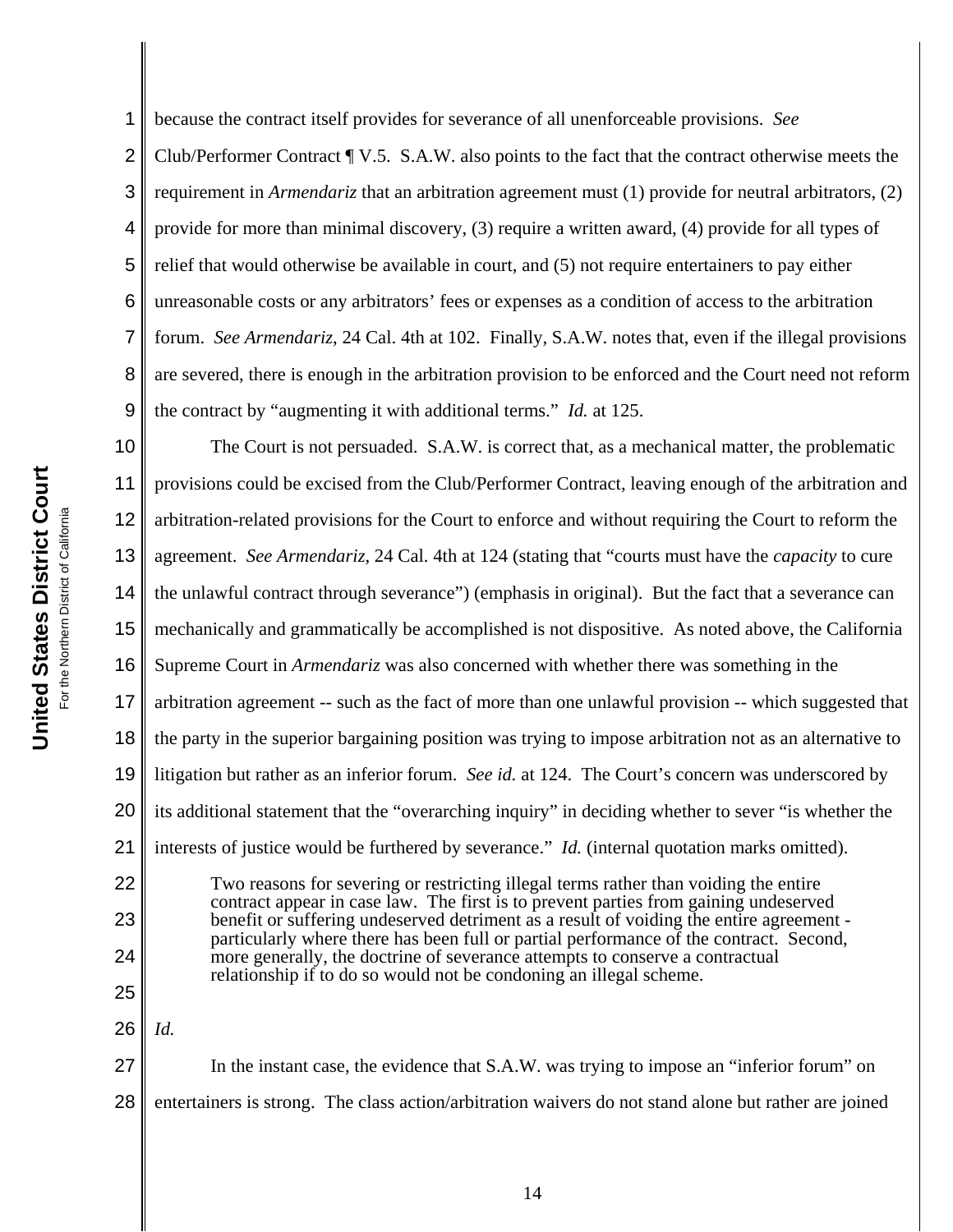1 2 3 4 by the provision that significantly shortens the statute of limitations period. An entertainer would be unlikely to bring only an individual suit where the damages at issue would be exceedingly small by virtue of the brief limitations period alone (not to mention the fact that, as noted above, wage claims tend to be modest). That an employee would likely be deterred from initiating a suit is compounded by the fact that the Club/Performer Contract does not expressly provide that S.A.W. will pay for all costs that are unique to arbitration. Even if, under California law, "a mandatory employment arbitration agreement that contains within its scope the arbitration of [statutory employment] claims impliedly obliges the employer to pay all types of costs that are unique to arbitration," *id.* at 113, there is likely to be a chilling effect upon individual workers in this situation in the absence of an explicit provision in the arbitration agreement itself. *See id.* at 110 ("[I]t is not only the costs imposed on the claimant but the *risk* that the claimant may have to bear substantial costs . . . to vindicate their statutory right . . . and therefore chills the exercise of that right.") (emphasis in original).

18 Moreover, the two reasons discussed in *Armendariz* that generally support severance have no application in the instant case. First, voiding the arbitration and arbitration provisions in their entirety would not give Ms. Jackson an undeserved benefit nor would it cause S.A.W. to suffer an undeserved detriment. Second, there is no contractual relationship to preserve since it does not appear that Ms. Jackson is still performing or is seeking to perform at the Club.

19 20 Accordingly, the Court concludes that severance of the unconscionable provisions in the instant case is not appropriate and, therefore, S.A.W.'s motion to compel arbitration is denied.

21 22 23 24 25 26 27 28 The Court acknowledges that, in *Jones*, Judge Zimmerman of this District chose to sever when, similar to here, there was both an unconscionable class action waiver and an unconscionable statute of limitations provision in an arbitration agreement. *See Jones*, 419 F. Supp. 2d at 1149-50. Judge Zimmerman explained his decision to sever as follows: "[T]he unconscionable provisions shortening the statute of limitations and prohibiting class actions are collateral to the main purpose of the parties' contracts and do not so pervade the entirety of the contracts as to render the contracts unenforceable." *Id.* at 1150. This Court respectfully declines to follow the reasoning in *Jones*. When a court considers an arbitration provision that is part of a larger agreement, the central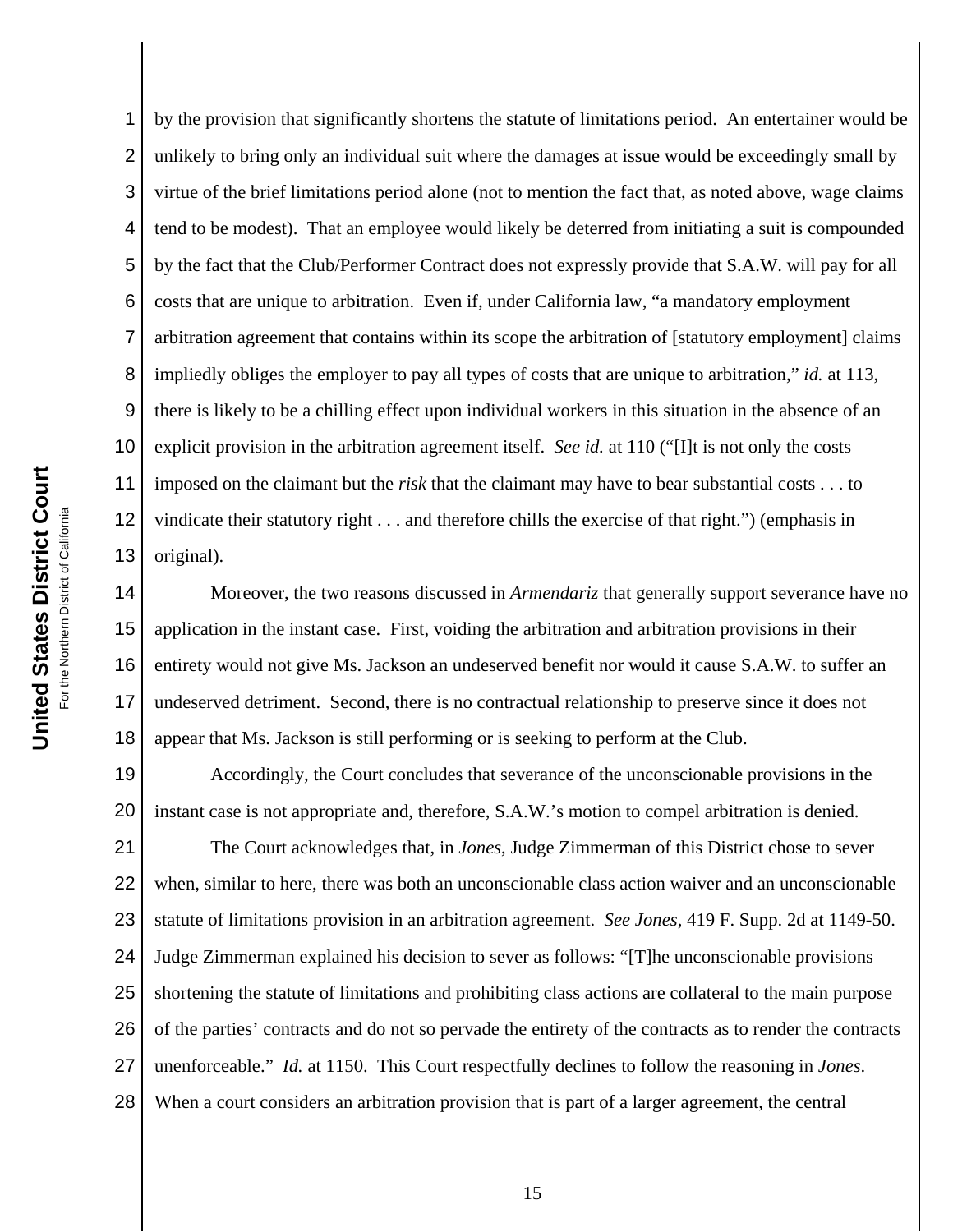1 2 3 4 5 6 7 8 9 question is whether the arbitration provision represents a "systematic effort to impose arbitration . . . as an inferior forum that works to the employer's advantage." *Armendariz*, 24 Cal. 4th at 124. While the court in *Armendariz* cited California Civil Code § 1599 (which governs illegal contracts), that, "[i]f the illegality is collateral to the main purpose of the contract . . . severance and restriction are appropriate," *id.*, that statement must be viewed in context. In applying the principle to the unconscionable provision at hand, the *Armendariz* court looked to whether the "*arbitration agreement* is permeated by an unlawful purpose." *Id.* (emphasis added). In other words, the focus was on the arbitration agreement, not the larger employment contract between the plaintiffs and the defendants therein or the underlying conduct which was the subject of the suit.

10 11 12 13 14 15 16 17 18 19 20 21 Furthermore, the cases cited by Judge Zimmerman, in which there was severance, are markedly different from the case at hand. For example, in *McManus v. CIBC World Markets Corp.*, 109 Cal. App. 4th 76 (2003), there was only one unconscionable provision and it concerned payment of costs, which is arguably a tangential matter. *See id.* at 101-02. In *Fittante v. Palm Springs Motors, Inc.*, 105 Cal. App. 4th 708 (2003), again, there was only one unconscionable provision and it concerned appeals, which the court specifically characterized as a collateral matter. *See id.* at 727 (noting that "[t]he appeal clause affects only a postaward proceeding, not the general conduct of the arbitration itself"). Here, there is more than one unconscionable provision, and the two provisions discussed above infect the arbitration agreement with systemic unconscionability. These differences parallel the distinction that the court in *Armendariz* drew in distinguishing two cases cited by the employer therein. *See d.* at 127 (stating that "the one-sidedness in the above two cases was confined to a single provision" which did not affect "the scope of the arbitration.").

22 ///

- 23 ///
- 24 ///
- 25 ///
- 26 ///
- 27 ///
- 28 ///